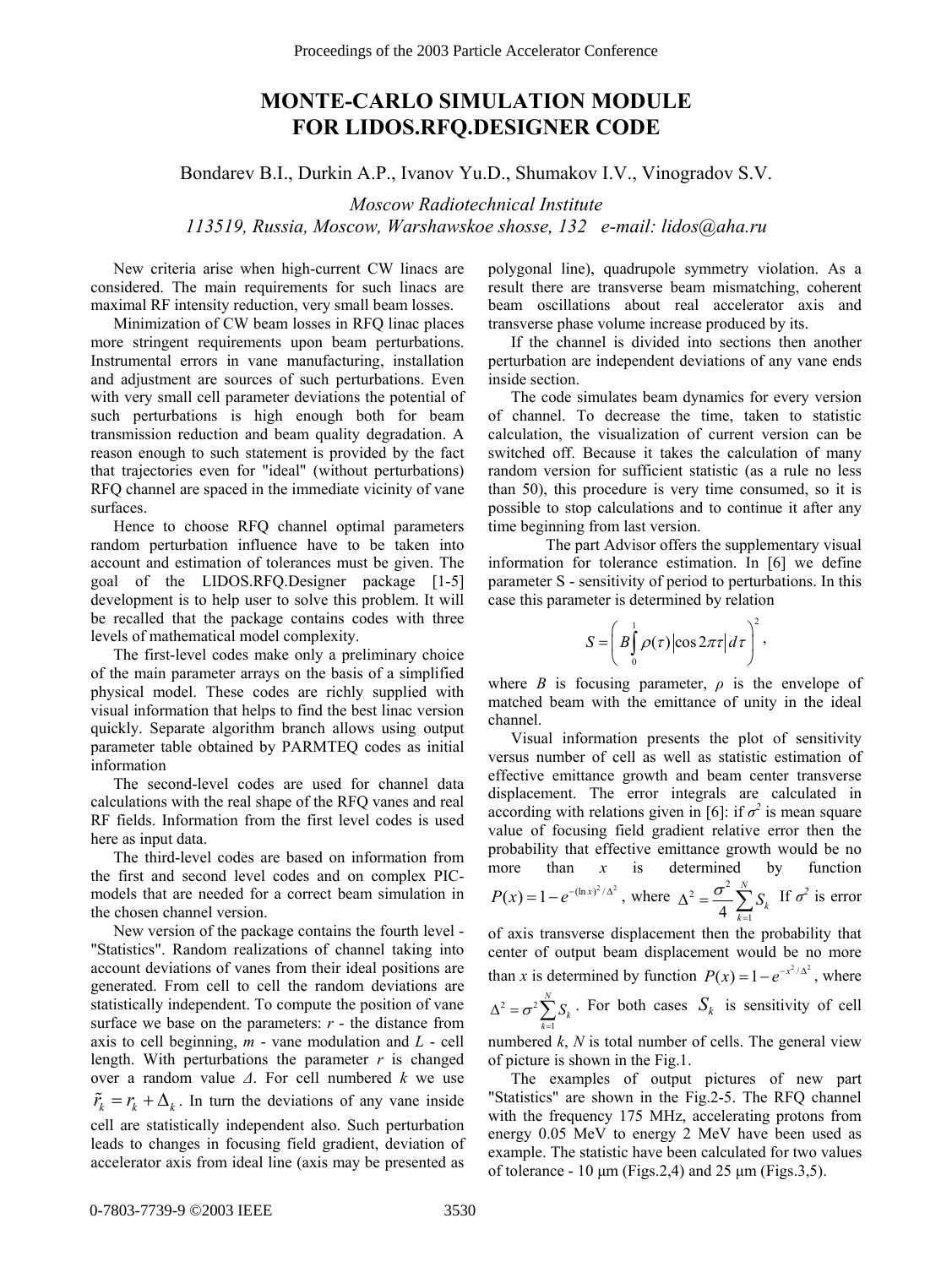

Fig.2. Statistics of *RMS-Emittance XX'* Mean - 0.28, Sigma - 0.01, Ideal - 0.28

| Probability | Value |
|-------------|-------|
|             | 0.28  |
| 08          | 0.29  |
| 09          | 0.29  |
| 0.95        |       |



Fig.3. Statistics of *RMS-Emittance XX'* Mean - 0.34, Sigma - 0.05, Ideal - 0.28

| Probability | Value |
|-------------|-------|
| በ 7         | 0.35  |
| 08          | 0.37  |
| 0 ዓ         | 0.41  |
| 0 95        | 0 44  |



Statistics of *Total Emittance XX'* Mean - 2.63, Sigma - 0.06, Ideal - 2.60

| Probability     | Value |
|-----------------|-------|
| $\eta$ $\gamma$ | 2.65  |
| 0 8             | 2.66  |
| 0 ዓ             | 2.69  |
| 0.95            | 2.73  |



Fig.5. Statistics of *Total Emittance XX'* Mean - 3.08, Sigma - 0.18, Ideal - 2.60

| Probability | Value |
|-------------|-------|
| 07          | 3.13  |
| 08          | 3.18  |
| 09          | 3.32  |
| 0 95        | 3.39  |